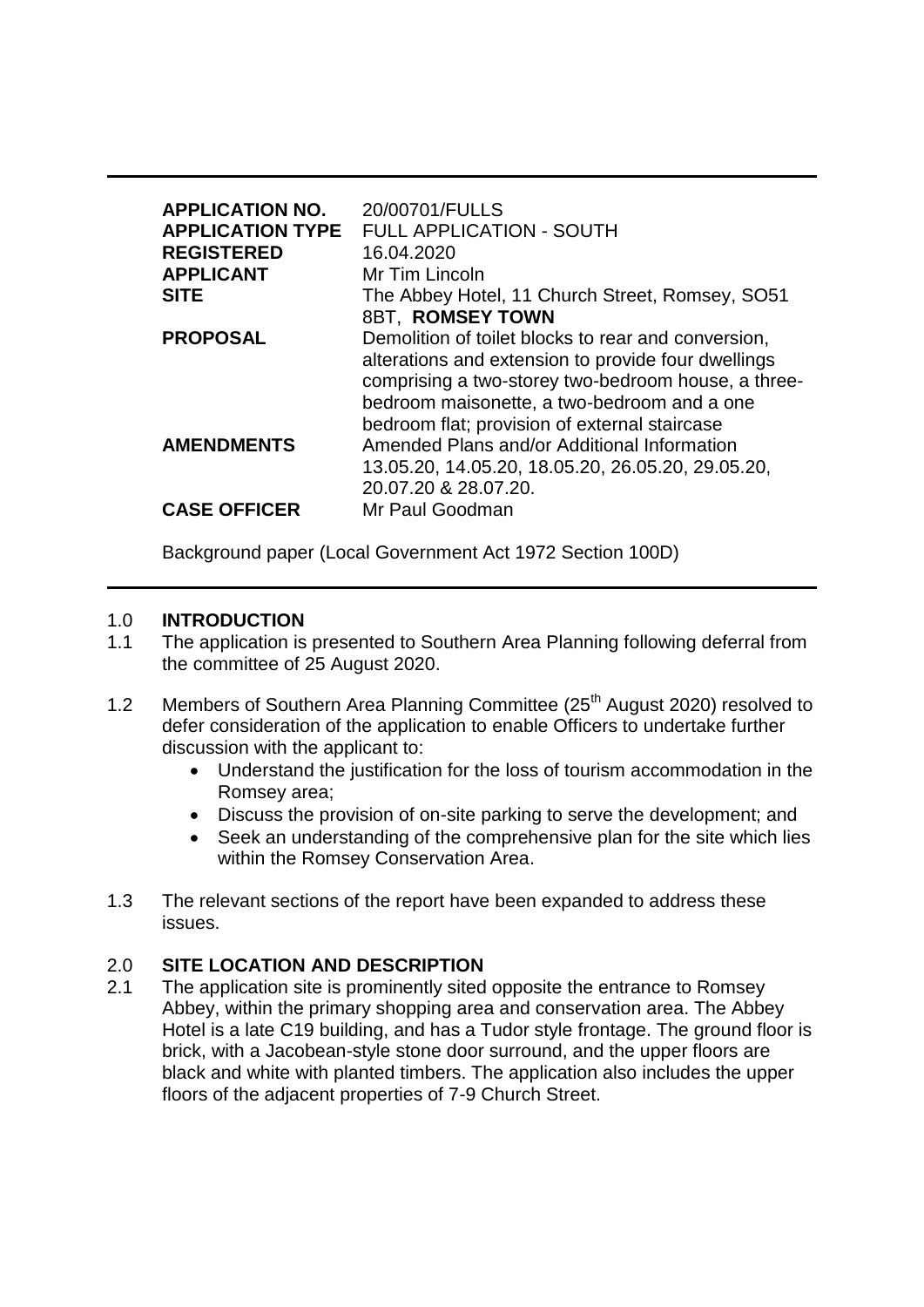## 3.0 **PROPOSAL**

- 3.1 The application proposes the demolition of toilet blocks to the rear and conversion, alterations and extension to provide four dwellings comprising a two-storey two-bedroom house, a three-bedroom maisonette, a two-bedroom and a one bedroom flat; provision of external staircase.
- 3.2 Representations have drawn reference to the change of use of the ground floor public house area to a retail use. However the applicants have advised that those works are being undertaken under permitted development rights. In any event they do not form part of the current application under consideration.

### 4.0 **HISTORY**

- 4.1 20/00385/FULLS Lower height of ground floor window sills on west elevation. Permission 14.04.2020.
- 4.2 16/00124/ADVS Replacement of externally illuminated and non-illuminated fascia signs, hanging sign, board signs and shop letters. Consent 29.03.2016.
- 4.3 15/02235/FULLS Remove corrugated roof to rear toilet block and out house and replace with Welsh slate roof covering, remove external fire escape staircase and install balcony above existing toilet block, replace all windows with like for like double glazed timber windows, demolish timber outbuilding to rear, erection of two timber framed pergolas, and provision of replacement steps and retaining wall between lower and raised level in garden. Permission subject to conditions and notes 11.02.2016.
- 4.4 TVS.4420/1 First floor extension and fire escape The Abbey Hotel, Church Street, Romsey. Permission subject to conditions – 07.07.1989.
- 4.5 TVS.04420 Rear ground floor extension and alterations to form toilet block Abbey Hotel, Church Street, Romsey. Permission subject to conditions – 12.09.1984.

## 5.0 **CONSULTATIONS**

## 5.1 **Planning Policy & Transport (Policy) –** Comment:

- In response to the additional evidence provided by Savills with regards to the marketing on the property it is noted from their statement that during the marketing of the Abbey Hotel that they did not receive any serious interest from any other hoteliers other than Premier Inn however this did not proceed into an offer. There was also no interest from those seeking to establish a bed and breakfast business. The Savills agent surmises the derelict condition of the upper floors and the likely costs of renovation being the most likely reason for the lack of interest.
- However it should be noted that with regard to the demand for additional tourist accommodation in Romsey, a 2019 Test Valley Hotel Market Fact File study which was carried out states that there are only 2 hotels in Romsey providing 39 rooms; The White Horse and The Cromwell Arms both of which offer high end accommodation. It concludes that a number of indicators suggest demand for hotel accommodation will continue to grow across Test Valley, but it is dependent upon wider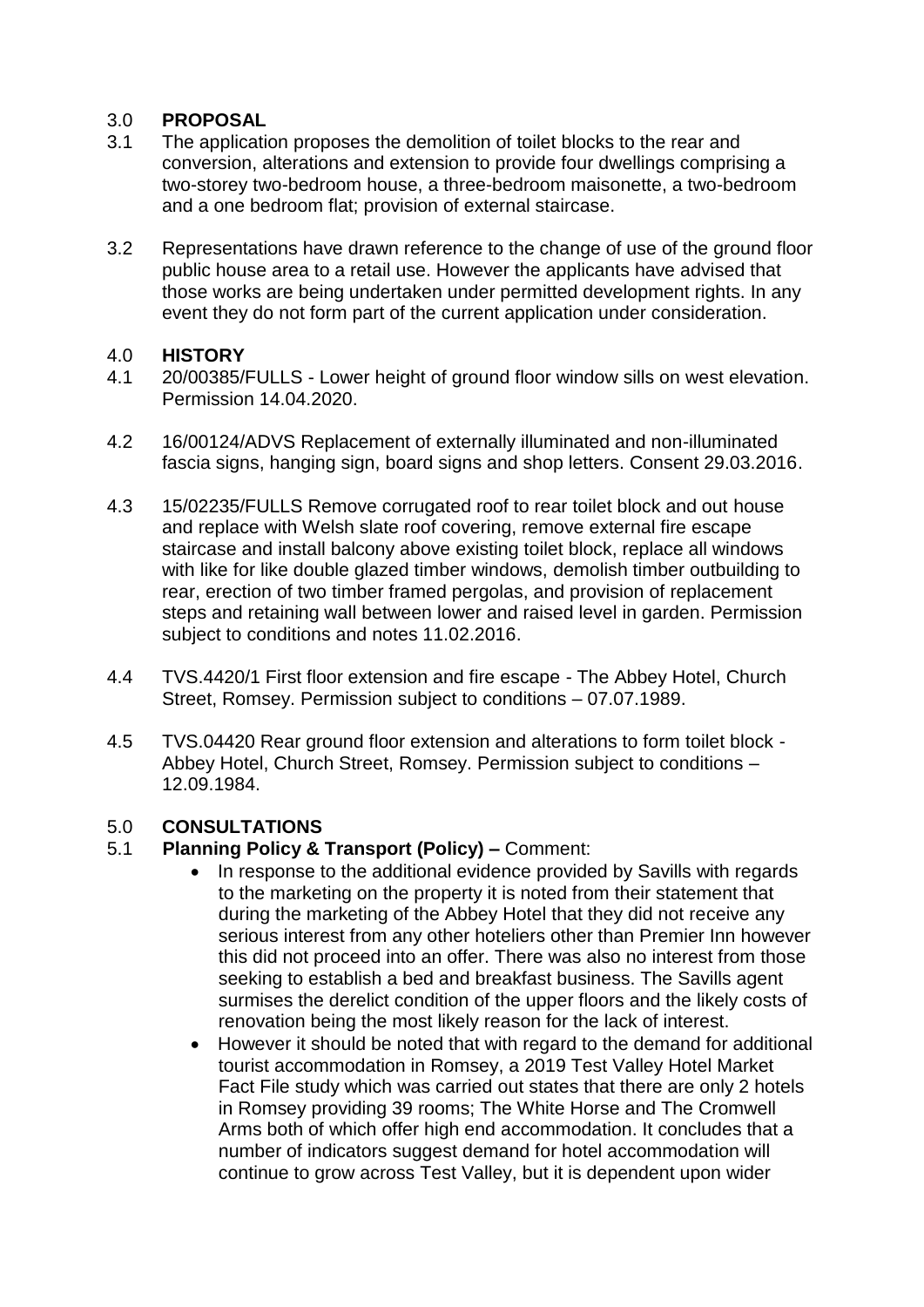issues including Brexit and the national economy more generally. This is a material consideration.

#### 5.2 **HCC Highways –** No objection

### 5.3 **Planning & Building (Conservation) –** Objection;

- The outbuildings clearly have significance as part of the overall group of buildings. The latter are non-designated heritage assets, located in the important designated heritage asset that is the Romsey conservation area.
- The need for the rebuilding of part of the structure and for its general repair is observed. However, no information is provided as to what this would entail or the practicality or otherwise of undertaking this work. There is no indication that the buildings are ultimately unusable and certainly no suggestion that their removal would result in an overriding public benefit, as required for the justification of any such demolition by Local Plan Policy E9.
- The heritage assessment describes this range of buildings as having a negative impact on the character of the conservation area. This assessment appears to be based merely on their condition. However, as they are intrinsically interesting, appear to be repairable and are seen from public spaces, this judgement cannot be agreed with. It remains the view that they make a positive contribution to the significance of the conservation area and the other heritage assets the setting of which to which they contribute. Their demolition would result in harm to the significance of these heritage assets. In the case of the buildings themselves, the harm would, inevitably, be 'substantial'; in the case of the other assets it would be 'less than substantial' (which is not the same as 'insubstantial'). 'Substantial' harm is, of course, a very high bar. National guidance and local plan policies require any 'less than substantial' harm to be avoided unless this would be outweighed by a public benefit. No public benefit is convincingly argued.
- The heritage assessment does not provide the views from the public, and semi-public viewpoints identified in the previous D & C comments. Some are self-evident, such as those from the garden of King John's House, others may be less so. Such an exercise, showing the scheme in its heritage context, is crucial to allow the assessment of the impact of any proposals in a conservation area.
- The revised proposals regarding the proposed fenestration on the southern slope of the roof of the former function-room wing are a welcome improvement. Presumably the change is an acknowledgement of the validity of the previous D & C comments in respect of this element of the proposals.
- There has been no change in the proposals regarding the roof lights in the north slope of the roof and nor is the impact of this part of the proposals described and assessed in the heritage statement. The significance of the wing, as a former function space, is explained, but the proposals are not discussed in the light of that observation. It does acknowledge that the south side of the roof, while not 'invisible', has a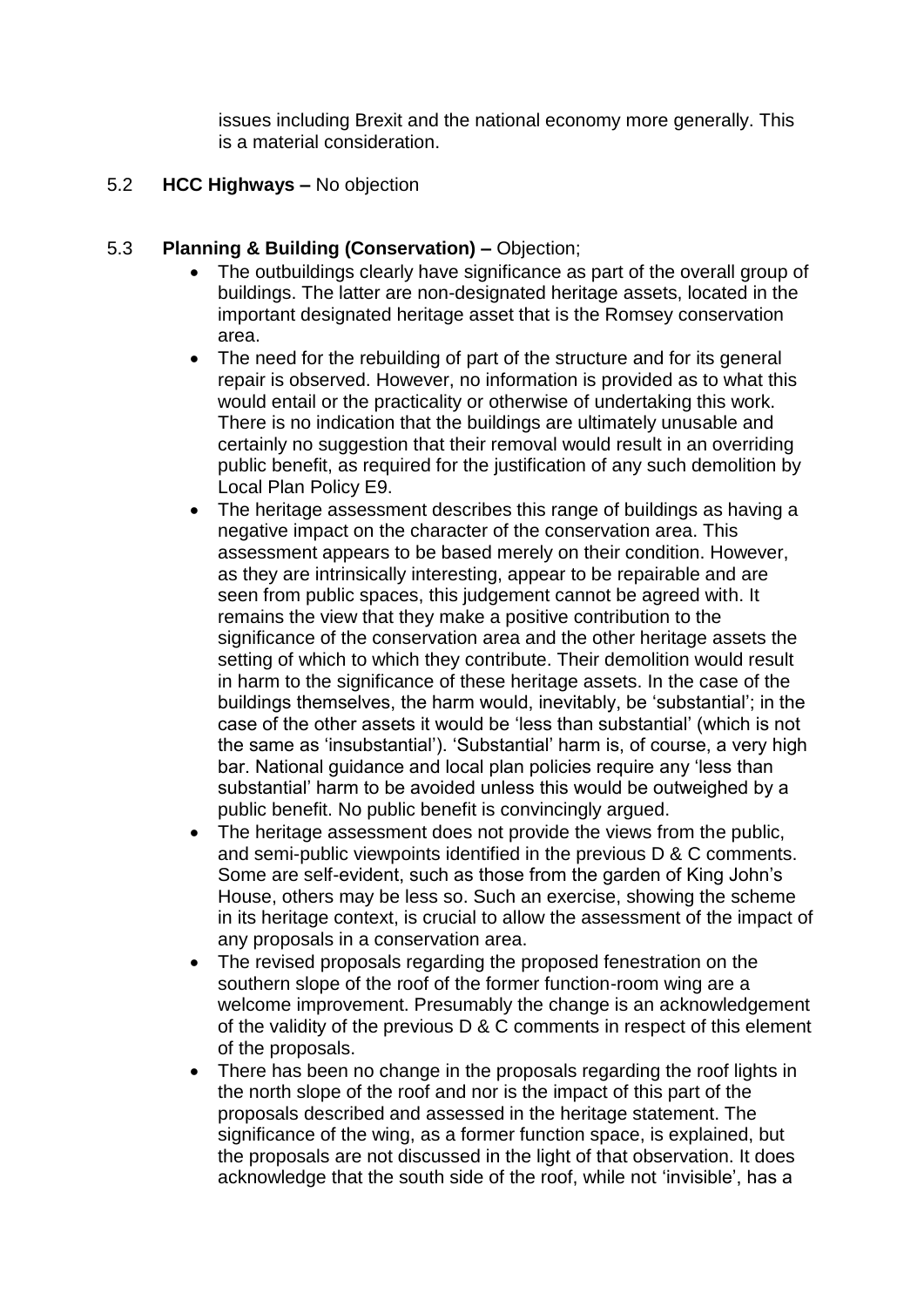considerably lower visibility in the conservation area than the north slope, which furthermore is seen in the context of much of the main building and the outbuildings.

- Roof glazing as proposed may be an appropriate means of lighting the interiors, but it will still significantly change the appearance. A number of options are possible, and there may be no 'right' answer, but the heritage statement does not explain why the current solution was decided upon and how it minimizes the harm to, or indeed does not harm, the significance of the assets.
- 5.4 **Housing & Environmental Health (Environmental Protection) –** No objection, subject to condition.
- 5.5 **Natural England**  No objection.
- 5.6 **HCC Ecology –** No response received.

# 6.0 **REPRESENTATIONS** Expired 19.08.2020

- 6.1 **Romsey Town Council –** Objection;
	- Romsey Town Council regrets the proposed loss of the Abbey Hotel as a pub, restaurant, function rooms and hotel accommodation. The tourism strategy developed by Romsey Future indicates a need for further hotel/b&b accommodation in Romsey especially in the historic area adjacent to King John's House and opposite the Abbey.
	- In addition, the Abbey Hotel has historically been a part of Romsey's social hub and its loss would be sorely missed.
	- Specifically, we object on planning grounds as follows:
	- LE18 Loss of tourist accommodation requires proof that it is no longer economically viable. No such evidence is proved.
	- E5 There is a need to assess and, potentially, mitigate the impact on the New Forest SPA.
	- E9 The Abbey Hotel is in the conservation area and adjacent to a listed building, King John's House. As such it is necessary to demonstrate the impact this proposed development will have on the local heritage.
	- LHW4 Inadequacy of amenity space for each of the proposed dwellings.
	- T2 Inadequate parking provision.
	- Nitrates. There is a need to assess and mitigate the increased nitrate load of this development as it will impact the Solent SPA.
	- E9 the garden should be included in the application to ensure that the totality of the premises is included.
	- LE12 is there a legal entitlement to change the use of the ground floor from A4 to A1 retail use? This premises was not a drinking establishment per se as this was also a restaurant area for hotel guests.

# 6.2 **Romsey & District Society (Planning Committee):**

- Contrary to the aims of the Romsey Future project.
- The application refers to a single bed flat which is not shown in the layout drawings.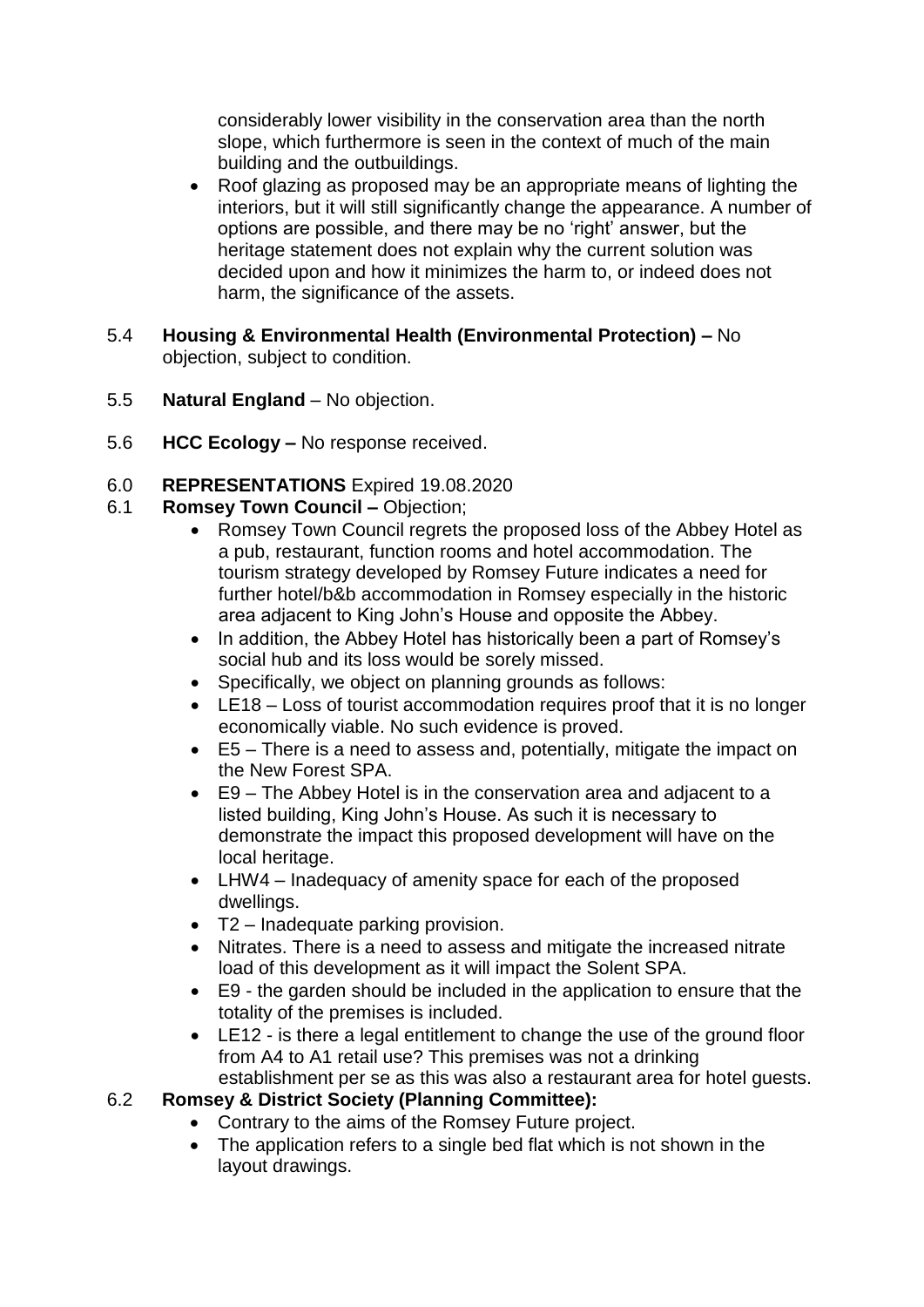- It assumes a change in use from A4 to A1 on the ground floor which requires planning permission [change of law - 2017].
- There is no rigorous evidence offered to prove the public house/hotel is not commercially viable. Leaving the building to deteriorate is not a justification.
- The Abbey Hotel is a landmark building in a prestigious area of the town with historic links with Romsey Abbey. Under this proposal, a ground floor site will be turned into a low footfall showroom with housing above without any associated parking. Approval would be given without any knowledge of intentions for the remainder of the site. The proposal will result in the loss of a useful town centre group meeting and dining facility.

# 6.3 **Romsey & District Society (Natural Environment Committee) –** Objection;

- The ecological survey mentions the stream running through the site, but it is not shown on any of the plans, nor is there any ecological assessment of it.
- At least one further bat survey of dusk emergence or dawn re-entry is required.
- Whilst we would be pleased to see more trees in the town centre area, as suggested by the Ecology report, we note that the application refers to repairs and replacement of roof where appropriate. We would like to see more weight given to the beneficial effects that such existing old buildings in the town centre have in providing opportunities for wildlife, and the importance of preserving these when buildings in the town centre are redeveloped.
- No examination or mitigation for nitrate neutrality appears to have been carried out.

# 6.4 **16 representations of Objection received:**

- Impact on the historic setting of the Abbey Hotel and surrounding area.
- Lack of parking provision.
- Loss of Pub/Hotel uses and accommodation detrimental to the viability of the town. Contrary to Policy LE18.
- Shortage of affordable accommodation in Romsey.
- No need for more retail space or housing.
- Proposed housing would not be affordable.
- Loss of facilities to attract visitors to Romsey.
- Change of use to residential contrary to Policy LE12.
- Loss of community facility provided by the function hall contrary to Policy COM14.
- Loss of employment form change of use to retail unit.
- Concern that the former garden area has not been included in the application site.
- Impact of large delivery vehicles to the retail unit.
- Increased pressure on doctor's surgeries.
- Plans should incorporate the whole site and others in the same ownership.
- Any development should retain the present front façade.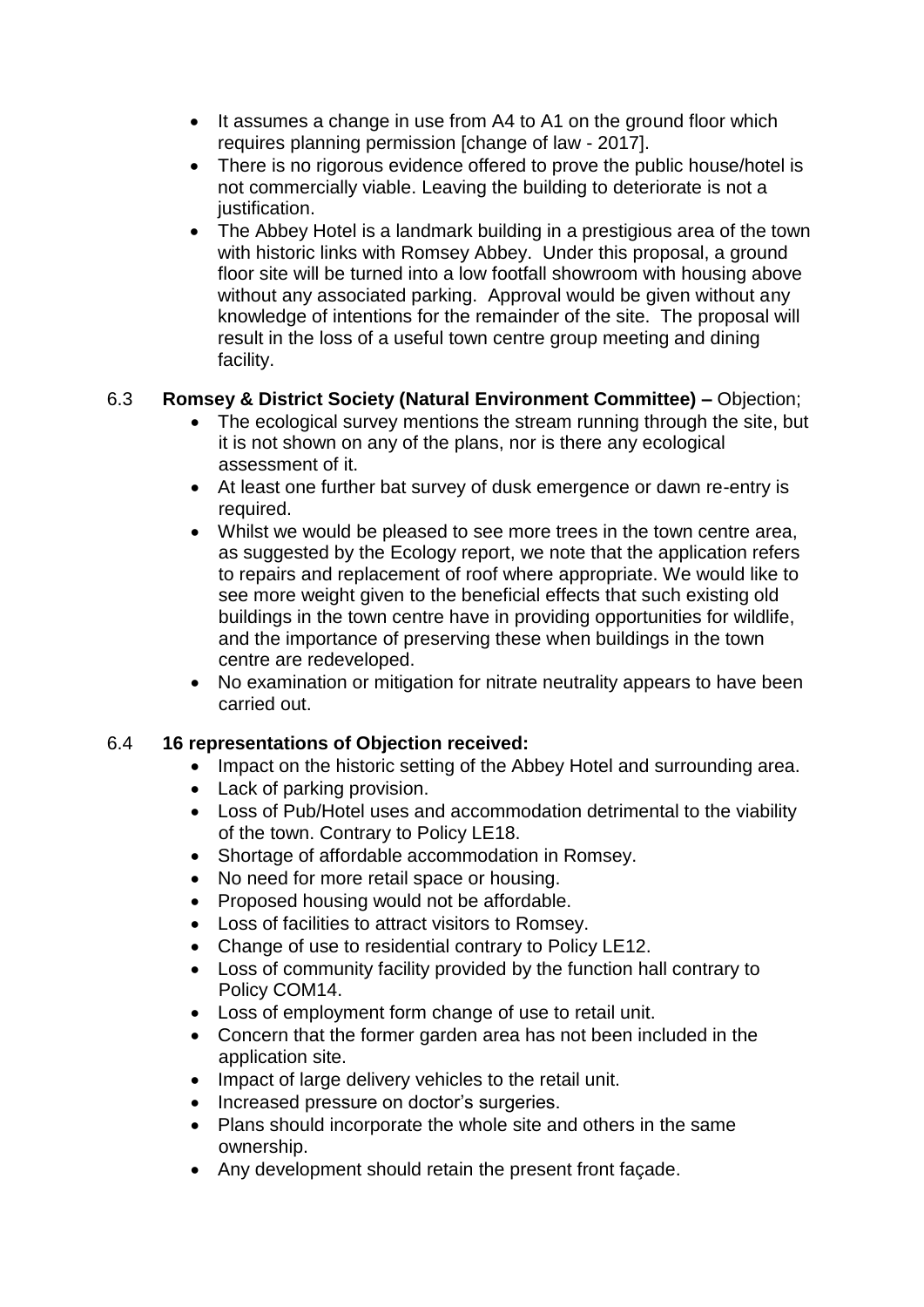# 6.5 **1 representation neither supporting nor objecting:**

- Not enthusiastic about this tight redevelopment but if the building is not viable as a hospitality venue this is a reasonable use.
- Concerned about the number of properties being proposed, especially as there will be no parking available. Residents should not have access to the resident parking scheme.
- The building is not listed, though in the conservation area, and it would be good to have the street elevation looking smart again.

# 7.0 **POLICY**

# 7.1 **National Planning Policy Framework 2019**

7.2 **Test Valley Borough Local Plan 2016 -** COM2 (Settlement Hierarchy), COM4 (Community Facilities), E1 (High Quality Development in the Borough), E2 (Protect, Conserve and Enhance the Landscape Character of the Borough), E5 (Biodiversity), E7 (Water Management), E8 (Pollution), E9 (Heritage), LHW1 (Public Open Space), LHW4 (Amenity), T1 (Managing Movement), T2 (Parking Standard).

# 7.3 **Look at Romsey**

# 8.0 **PLANNING CONSIDERATIONS**

The main planning considerations are the principle of development, the character of the site and surrounding area and the setting of heritage assets, the amenities of neighbouring properties, protected species and highways issues.

## 8.1 **Principle of Development**

The site lies within the settlement area of Romsey and therefore the principle of development and re-development for housing is accepted in accordance with policy COM2, subject to adherence with the other policies of the TVBRLP.

## 8.2 Loss of Tourist Accommodation

Policy LE18 (Tourism) states that proposals which involve the loss of serviced accommodation (Class C1) and non- serviced tourist accommodation will only be permitted provided that it can be demonstrated that the existing living accommodation unit is no longer economically viable or required.

- 8.3 The application site has been vacant for a number of years at the time of the application. However a 2019 Test Valley Hotel Market Fact File study states that there are only 2 hotels in Romsey providing 39 rooms; The White Horse and The Cromwell Arms both of which offer high end accommodation. It concludes that a number of indicators suggest demand for hotel accommodation will continue to grow across Test Valley.
- 8.4 Following initial concerns raised by the Policy Officer further details of the previous marketing of the site have been provided (Savills, June 2020). In this case it is evident that Saville's had acted for the previous owner prior to the recent purchase by the current applicant. The marketing information reveals no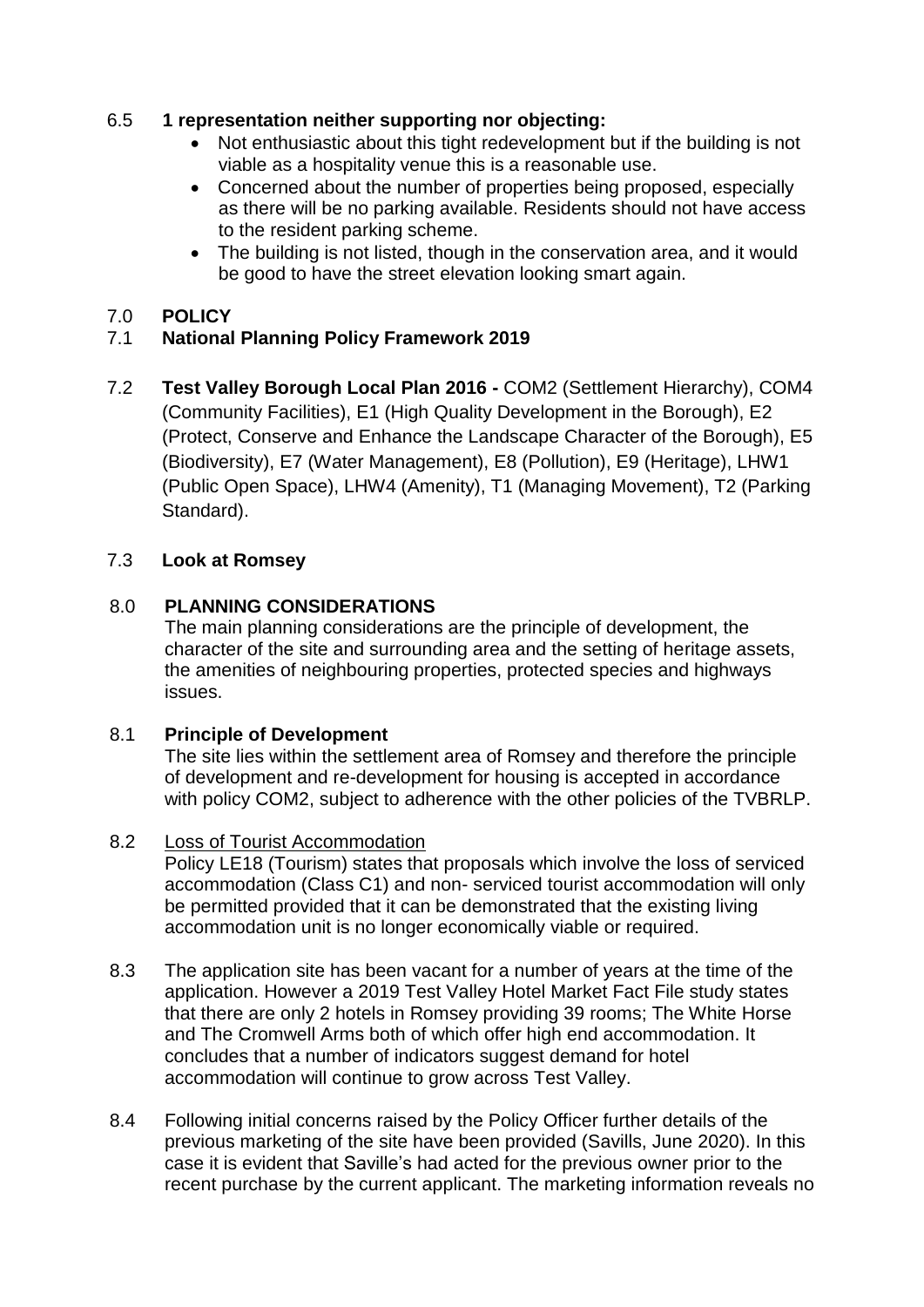serious interest from any other hoteliers other than a proposal for redevelopment of the site by Premier Inn which did not proceed to an offer. The report does identify that 2 viewings were by potential operators of a bar/restaurant business but that they did not take forward their interest as they formed the conclusion that the investment required to re-fit the property was too great. There was also no identified interest from those seeking to establish a bed and breakfast business. The marketing information indicates a far larger number of enquiries and expressions of interest from persons looking to redevelop the site for alternative uses.

- 8.5 Following the deferral form the previous committee a more detailed summary of the marketing undertaken is provided below;
	- The property was advertised with a guide price of £1.6m for the freehold interest, with vacant possession of the derelict parts of the property but subject to and with the benefit of the leases of the hairdresser and photo shop. The Client also made it clear that leasehold offers would be considered.
	- A 'Freehold For Sale' marketing board was erected on the property on 20th June 2019 in order to maximise expose to the local market and passing traffic.
	- An e-campaign was launched on 2 August 2019 to our mailing list comprising commercial and residential owners and occupiers of property. Within the list of applicants, there are pub operators, hoteliers, restaurant users, commercial users, community users, developers and investors.
	- The mailing list totals 7,100 applicants all of whom have registered with Savills to receive details of the properties we are selling or letting. A high proportion of the applicants are specifically interested in the licensed trade although many are also considering properties for a range of uses not limited to the licensed trade and hotel sectors. The property has therefore been marketed to a wide audience in an effort to capture a range of offers and to expose the premises to parties considering the potential to use such a building for alternative uses.
- 8.6 The marketing report reveals that:
	- A large number of enquiries from prospective purchasers of the property, although the majority of interest was expressed from developers/speculators looking to redevelop the property to alternative uses.
	- A total of 29 serious expressions of interest were received during marketing process.
	- Saville's conducted 6 viewings but suspect that the number of parties viewing the details online and inspecting externally is in excess of this figure but cannot verify.
	- Saville's believe that 2 of the aforementioned viewings were by potential operators of a bar/restaurant business. They did not take forward their interest as they formed the conclusion that the investment required to re-fit the property was too great.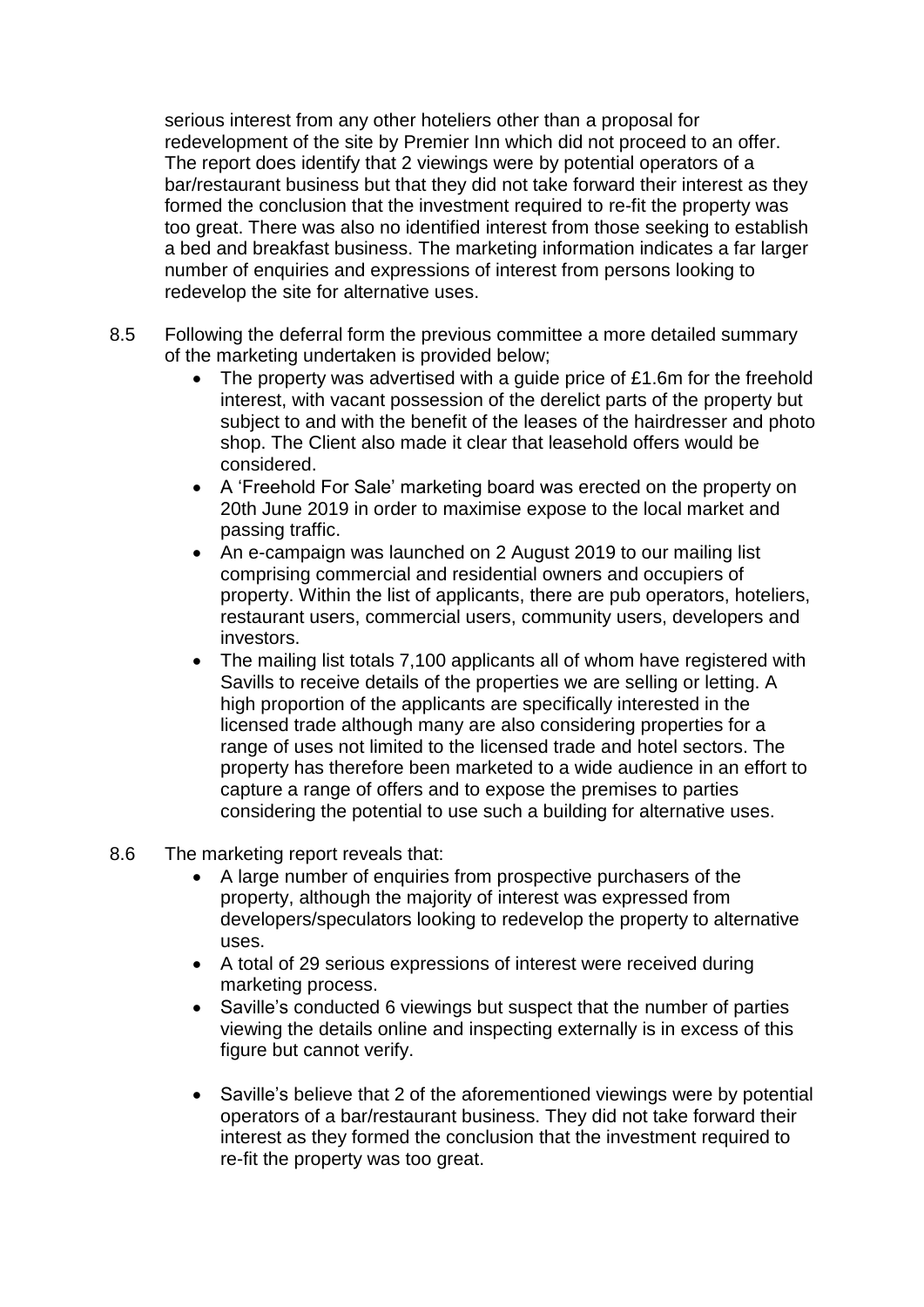- Saville's received an enquiry from Premier Inn who had a requirement for Romsey at the time however the site was too small for a purpose built 60 bed hotel.
- 8.7 As is indicated above only two formal offers were made for the property, including the new owner/current applicant. The enquiry on behalf of Premier Inn is notable but the site is clearly unsuitable for redevelopment for a hotel of that size. In addition it must be acknowledged that the market was undertaken prior to the current Covid-19 health crisis which has further significantly depressed investment prospects in tourist industries.
- 8.8 TVBC published its own Hotel Market Fact File (July 2019) which provides the latest available information on:
	- The current hotel supply in the borough of Test Valley:
	- Recent hotel development:
	- Current hotel development proposals;
	- Recent hotel performance (2016-2018)
	- The key markets for hotel accommodation in the borough;
	- The future prospects for borough's hotel market.
- 8.9 The Fact File does illustrate some investment in existing hotels which is also illustrated by recent planning applications. However the investment has been driven predominantly towards budget hotels with close access to the cruise terminals (The Premier Inn, Nursling) and other local attractions such as Paultons Park (The Premier Inn, Ower) and the Science Park/wedding venue at Chilworth Manor. The authority has received applications for smaller scale self-catering accommodation in rural areas along with a recent application for serviced accommodation at the Dukes Head outside Romsey. However those applications have been targeted at a rural pursuits market including fishing parties, shooting parties and walkers. The Fact File further reveals that midweek markets for Test Valley's 3-star hotels are local corporate demand from companies in Andover, Winchester, Chandler's Ford, Romsey, Eastleigh and Southampton, and business from contractors working on construction projects. Residential conferences are identified as a minor midweek market and only two hotels attracted some midweek leisure break business in the summer months. Contractor demand appears to have been broadly constant.
- 8.10 Overall the Fact File illustrates a fractured tourism market with investment focused on smaller scale rural accommodation and higher cost boutique markets. Combined with the lack of willingness to invest by the previous owners and the marketing undertaken this does not illustrate any strong demand which would generate the required investment to renovate the application site for tourist accommodation use.
- 8.11 Notwithstanding any potential for future tourist accommodation demands it is evident that there has been no substantive interest in re-opening the site as a hotel or alternative form of tourist facility. This appears to be, at least in part, due to the cost of renovating the property which is in a somewhat poor internal state of repair. Whilst these circumstances have existed for some time future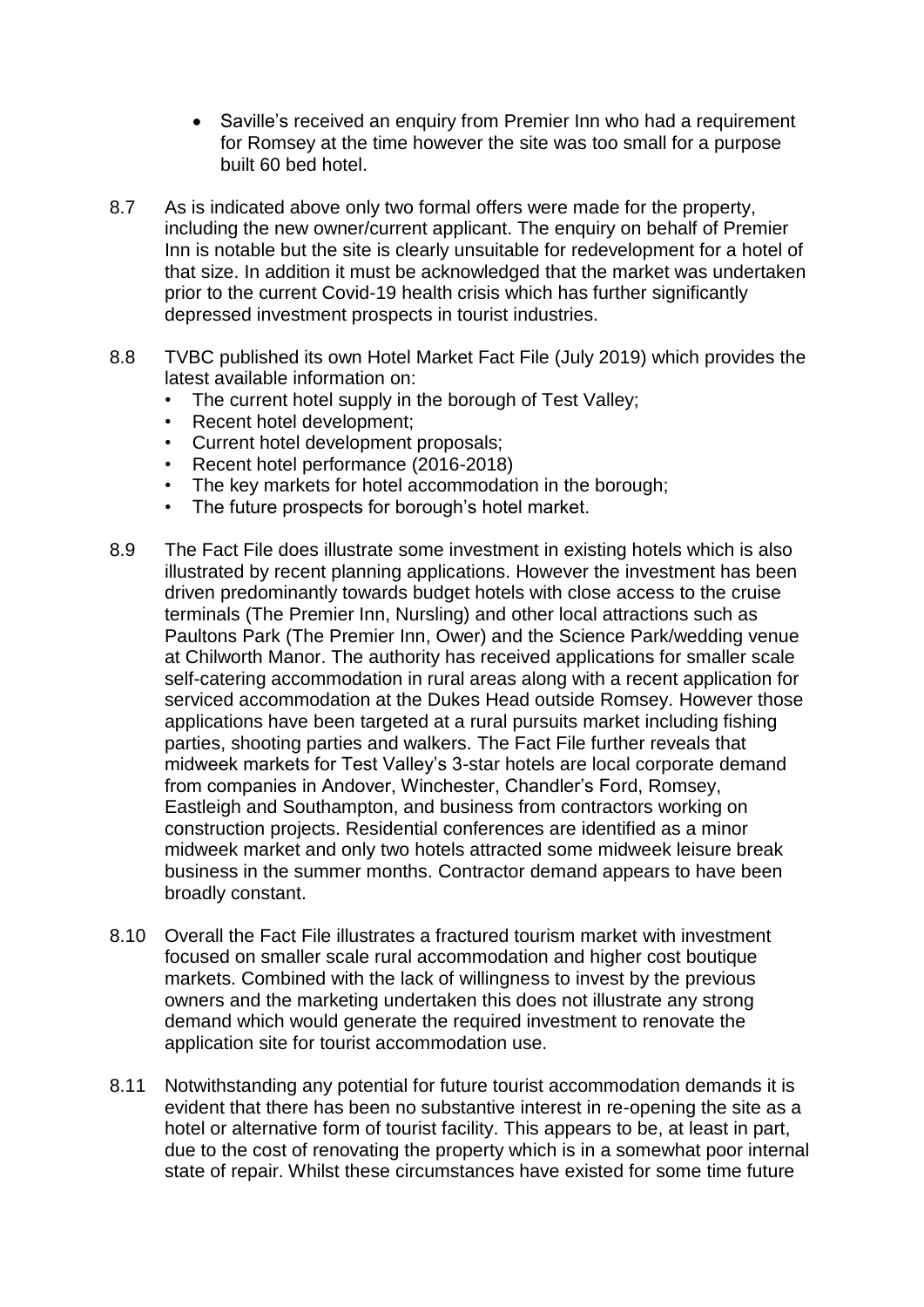investment in the hospitality industry is likely to be further suppressed by the economic pressures associated with Covid-19 and the wider national economy.

8.12 The submitted information is considered to adequately demonstrate that the continued use of the site as a hotel is not economically viable and its change to an alternative use would therefore comply with Policy LE18. A number of representations have suggested that the site should be safeguarded for an extended period to seek a tourism occupier. However it is not considered reasonable to impose any further period of the building being unoccupied where no evidence of a forthcoming hotel user exists.

#### 8.13 Community Services & Facilities

Policy COM14 States that development (including the change of use of existing premises) which involves the loss of local shops or public houses will be permitted if it can be demonstrated that: the use is no longer or cannot be made commercially viable; or the building can no longer provide suitable accommodation; or is no longer needed for the existing use. Development involving the loss of cultural and community facilities and places of worship will be permitted if it can be demonstrated that: there is no longer a need for that facility for its existing use or another community use; or the building can no longer provide suitable accommodation.

- 8.14 Numerous objections have referred to the loss of the public house and the impact of relocating the existing kitchen showroom to the ground floor of the application site. As is clarified above (para 3.2) those works do not form part of the current planning application and cannot be taken into consideration in its determination.
- 8.15 Reference has also been drawn to the former function room to the rear of the site as a community facility. However the function room formed part of the wider private hotel enterprise. It has not been formally identified as an 'Asset of Community Value' and is not considered to represent a community facility as identified by Policy COM14. In any event its viability is part and parcel of the wider hotel discussed above in relation to Policy LE18. The proposal does not therefore conflict with Policy COM14.

#### 8.16 Conclusion on the Principle of Development

The change of use and conversion of the property complies with Policy COM2. The submitted information has demonstrated that there is no investment interest in the continued use of the site as a hotel and the proposals therefore comply with Policy LE18 and are acceptable in principle. Furthermore, there is no identified conflict with Policy COM14.

#### 8.17 **Character and Appearance**

The majority of the proposed works are internal and the associated alterations to fenestration, including the insertion of rooflights on the north and south roof slopes of the rear extension, to provide access and amenity to the proposed residential accommodation. Other external alterations include the demolition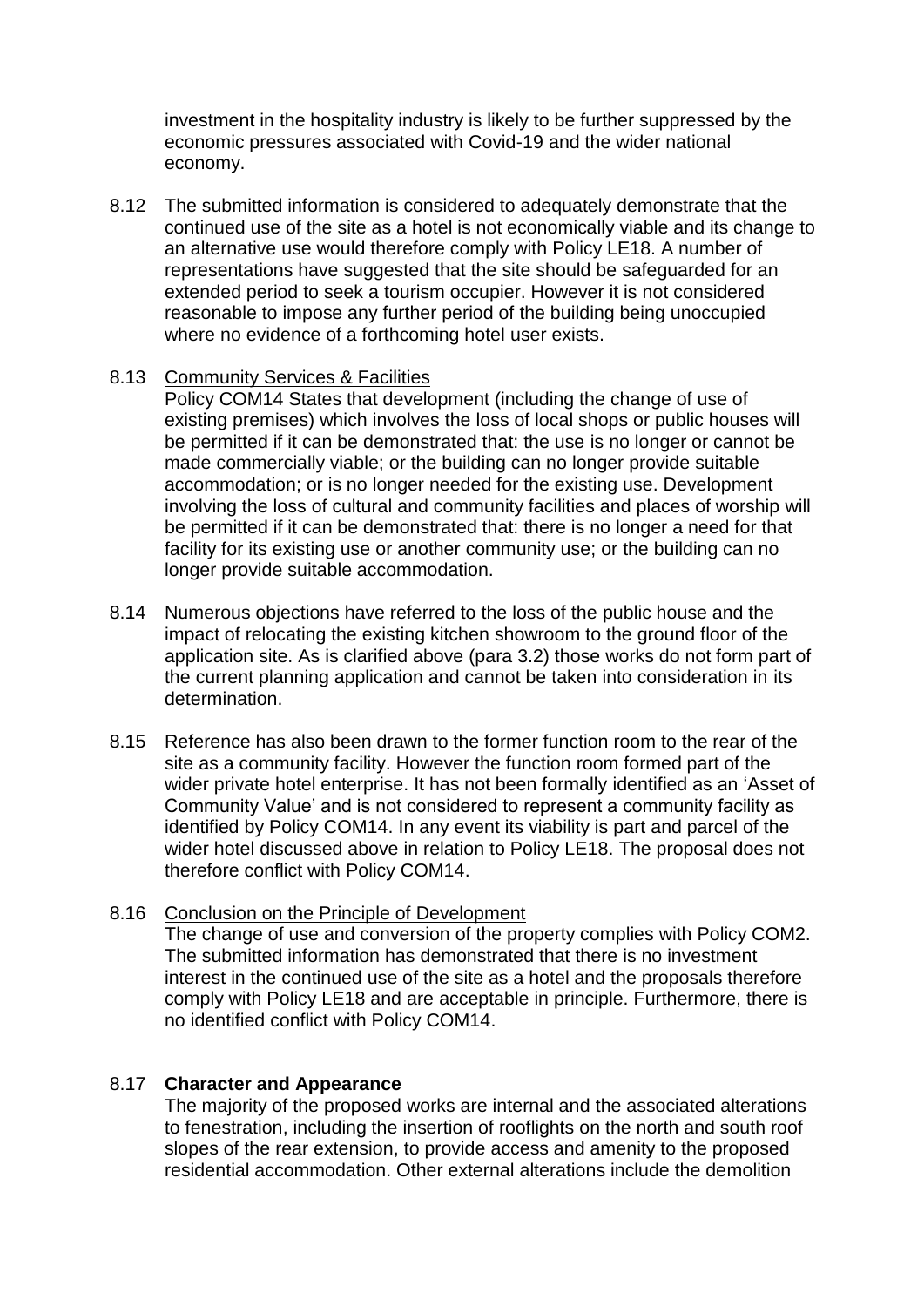and replacement of an existing toilet block to the rear of No's 7-9 and the provision of an external staircase to the rear of the building. The property is not listed but is situated within the Romsey Conservation Area and in proximity to other town centre listed buildings.

8.18 Impact on the Setting of Heritage Assets

Sections 16(2) and 66(1) of the Planning (Listed Buildings and Conservation Areas) Act 1990 require special regard to be had to the desirability of preserving the listed building or its setting or any features of special architectural or historical interest which it possesses. In addition, Policy E9 of the TVBRLP requires that development preserves or enhances the historic significance and special interest of designated heritage assets.

Furthermore Para 197 of the NPPF 197 requires the effect of an application on the significance of a non-designated heritage asset to be taken into consideration. The application site is considered to be one such asset.

- 8.19 The Conservation Officer has advised that former hotel was built c. 1890, as part of the redevelopment of the east side of Church Street instigated by a road-widening scheme. Along with Nos 1-9 (odd) it can be seen as part of a late C!9 programme of metropolitan improvements. It replaced an older inn here, the Market Inn, which stood further out into the road. The original ornate Georgian wrought-iron bracket has been reused on the rebuilt inn. There is also some indication that stone cellars associated with the earlier building have also survived.
- 8.20 Nearby heritage assets include the Romsey conservation area and a number of neighbouring listed buildings (e.g. Tudor Cottage and King John's House (Grade I) to the north, 2-8 Church Street (even), and the rear elevations of 13- 19 Market Place). A number of other buildings which are unlisted, but should be considered buildings of local interest in the conservation area (undesignated heritage assets) are potentially affected, including Nos. 3-9 (odd) Church Street, and 13 Church Street, to the north of the site.
- 8.21 The Conservation Officer raised concern with regard to the original submission that the application was not accompanied by an adequately detailed heritage statement to show evidence that the impact of the proposals on the significance of the assets described has been assessed and the design produced with the potential impact in mind. A further heritage statement has been submitted. However the Conservation Officer, which acknowledging the assessment provides further useful information, has continued to raise concern that the additional assessment been written after the proposals have been formulated and not, as required by the Policy E9 of the Local Plan, informed them. The Conservation Officer has further commented that heritage statement does not explain why the current solution was decided upon and how it minimizes the harm to, or indeed does not harm, the significance of the assets.
- 8.22 Paragraph 189 of the NPPF states that 'The level of detail should be proportionate to the assets' importance and no more than is sufficient to understand the potential impact of the proposal on their significance'. It is evidently not possible for the applicant to provide additional information during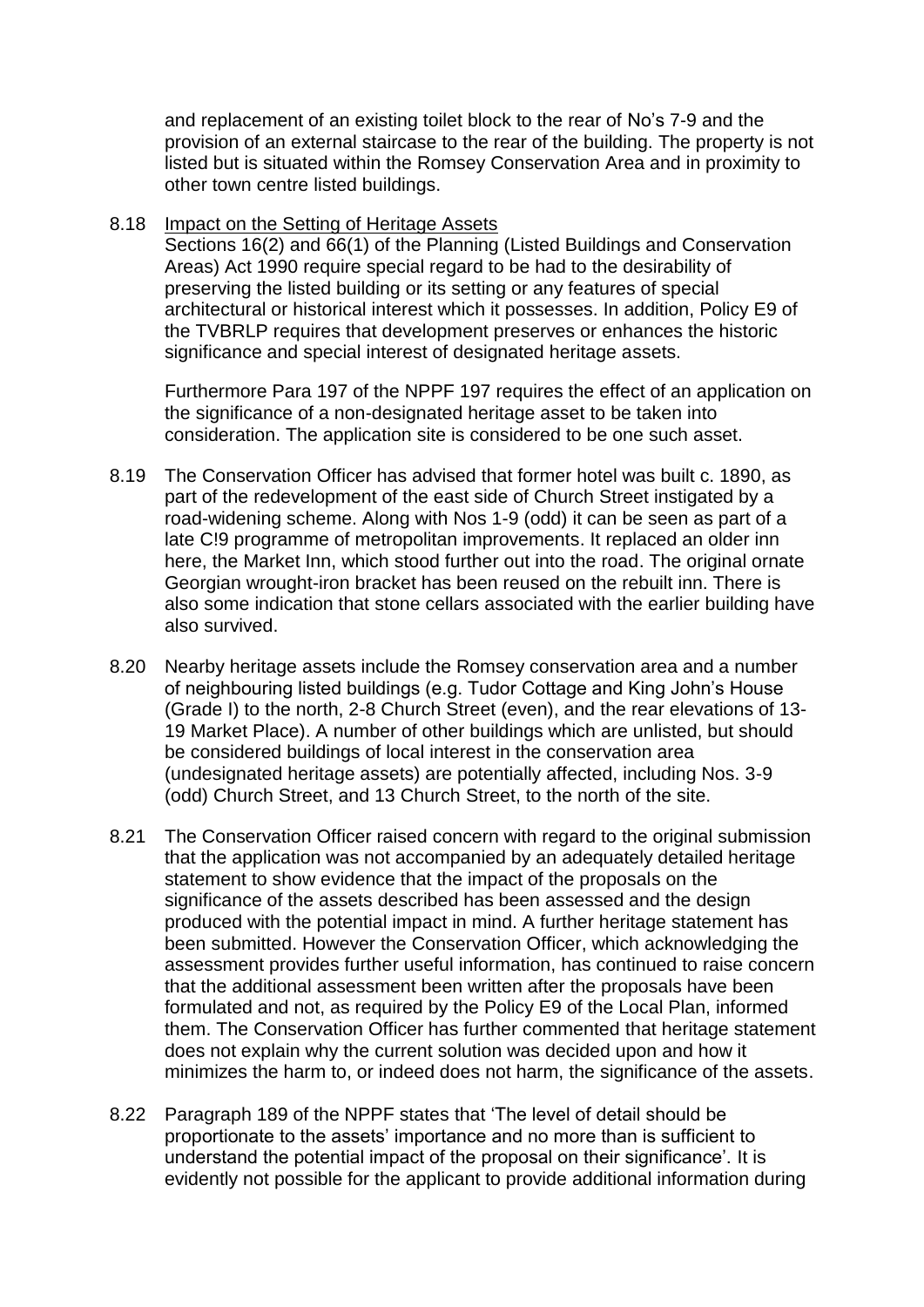the life of the application which does not reflect the proposals already submitted. Notwithstanding any deficiency in the originally submitted heritage information, and considering that the application site itself is not listed, the proposed works are clear from the application and it is considered that adequate information is available to assess the proposals impact on heritage assets.

- 8.23 No works are proposed to the western elevation which faces onto Church Street and the Abbey beyond. Works to the ground floor windows in this elevation have been permitted under application 20/00385/FULLS and are not for consideration under this planning application.
- 8.24 Public views of the remaining elevations are obscured to various degrees by the surrounding development. Whilst views from the adjacent St Johns House are relevant to its setting as a Grade 1 listed building, these views are from what remain private gardens accessible to the public on a restricted basis. They are not considered to be truly public vantage points. The nearest public vantage points are within the Lortemore car park approximately 50m east, and form the public right of way between Market Place and Latimer Street running through the White Horse site to the southeast. Neither the public nor semipublic vantage points would provide views of the ground floor fenestration and toilet block replacement. Views are limited to the fenestration alterations to the south/north, most notable the proposed roof lights in the former function room.
- 8.25 The proposed roof lights on the southern roof slope have been amended in accordance with the Conservation Officers advice but the roof lights in the northern elevation remain as previously proposed. The northern roof slope is more visible in the context of the surrounding buildings from the public views the south, although those views remain restricted as described above. The Conservation Officer has advised that roof glazing as proposed may be an appropriate means of lighting the interiors, and has identified that a number of options are possible, and there may be no 'right' answer, but has raised concern that the heritage statement does not explain why the current solution was decided upon and how it minimizes the harm to, or indeed does not harm, the significance of the assets. It is noted however that roof lights are common on the rear elevations of those properties facing Church Street and visible from the east.
- 8.26 Again it is considered that adequate information is available to determine the application and that to require further assessment of the site, which is a nondesignated heritage asset, would not be reasonable. In his initial response the Conservation Officer advised that "It would appear that there would be harm (less than substantial, most probably) to the significance of the heritage assets affected as a result of these proposals. Notwithstanding any concern regarding the quality of the heritage assessment undertaken the proposed conversion works are limited to the rear/side elevations of the property restricting their impact on the setting of the nearby heritage assets and the application site itself. Taking into consideration the above it is considered that the introduction of roof lights into the property is not an uncommon feature within the immediate locality and will result in a neutral impact on the setting of the conservation area and adjoining listed buildings.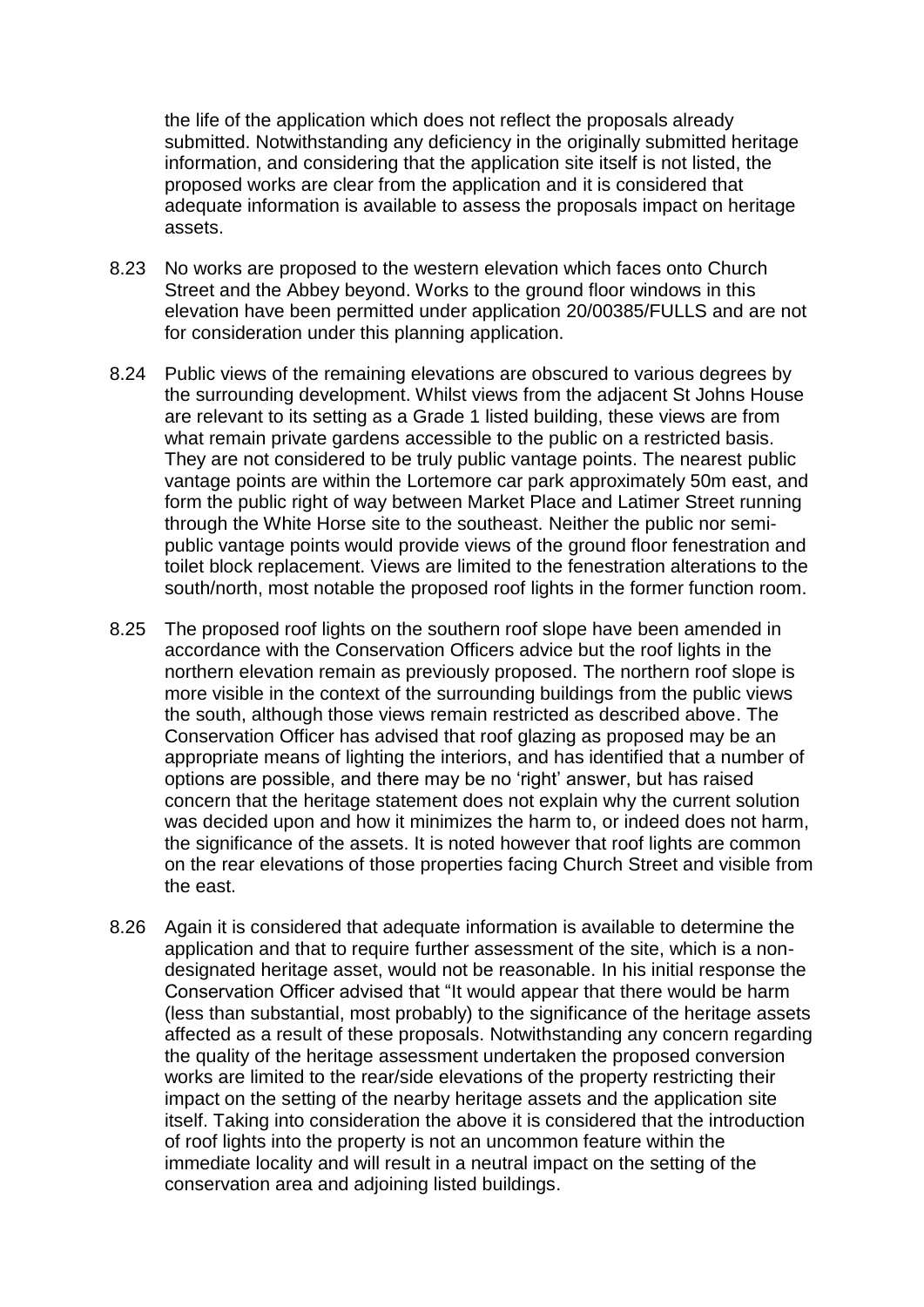- 8.27 The only potential area where harm could be identified is the demolition and replacement of the small toilet block to the rear of the site. However the toilet block has not been identified as being of any historic significance and it would therefore be difficult to justify substantial harm as advocated by the Conservation Officer. The works are considered to result in, at most, less than substantial harm to the heritage asset and its surroundings. Indeed the majority of the works are internal or not visible form public views.
- 8.28 Members of the committee in deferring the application were concerned that the proposals did not deal with the whole of the former hotel site and what potential impact any further development could have on the conservation area. The applicant has confirmed that the rear of the site is being evaluated for future development but this does not form part of planning application number 20/00701/FULLS. The applicant has further advised that they have been in discussion with the Trustees of King Johns House, local Councillors and other interested parties to assess the best form of development for this sensitive site. It is understood that an application will be forthcoming next year but there are currently no detailed plans available. In any event the current application, and any future proposals for the remainder of the site or other areas in the applicant's ownership, must be considered on their own merits. It is not considered that a reason for refusal on the basis of potential unknown future development could be sustained.
- 8.29 As some harm has been identified any works to a heritage asset must be considered in the context of any public benefit from the scheme. In this case there is a clear public benefit in returning the long vacant building to productive use and the associated economic benefits, indeed Para 196 of the NPPF states 'Where a development proposal will lead to less than substantial harm to the significance of a designated heritage asset, this harm should be weighed against the public benefits of the proposal including, where appropriate, securing its optimum viable use. As evidenced above the proposal does secure its optimum viable use and significant weight should be afforded to this matter. This is discussed in more detail below. As a result the proposed development is considered to comply with Policy E9 and the NPPF.

#### 8.30 **Amenities of neighbouring properties**

Policy LHW4 of the RLP sets a number of criteria against which development proposals will be assessed in order to safeguard the amenity of existing and future residents, particularly in terms of overlooking, loss of privacy and any adverse impact in terms of loss of daylight/sunlight.

8.31 Given the limited extent of the proposed extension works and new fenestration, combined with the predominantly commercial uses of adjacent properties, the proposed development is considered to have no adverse impact on neighbouring amenity as a result of overlooking, overbearing or overshadowing impact.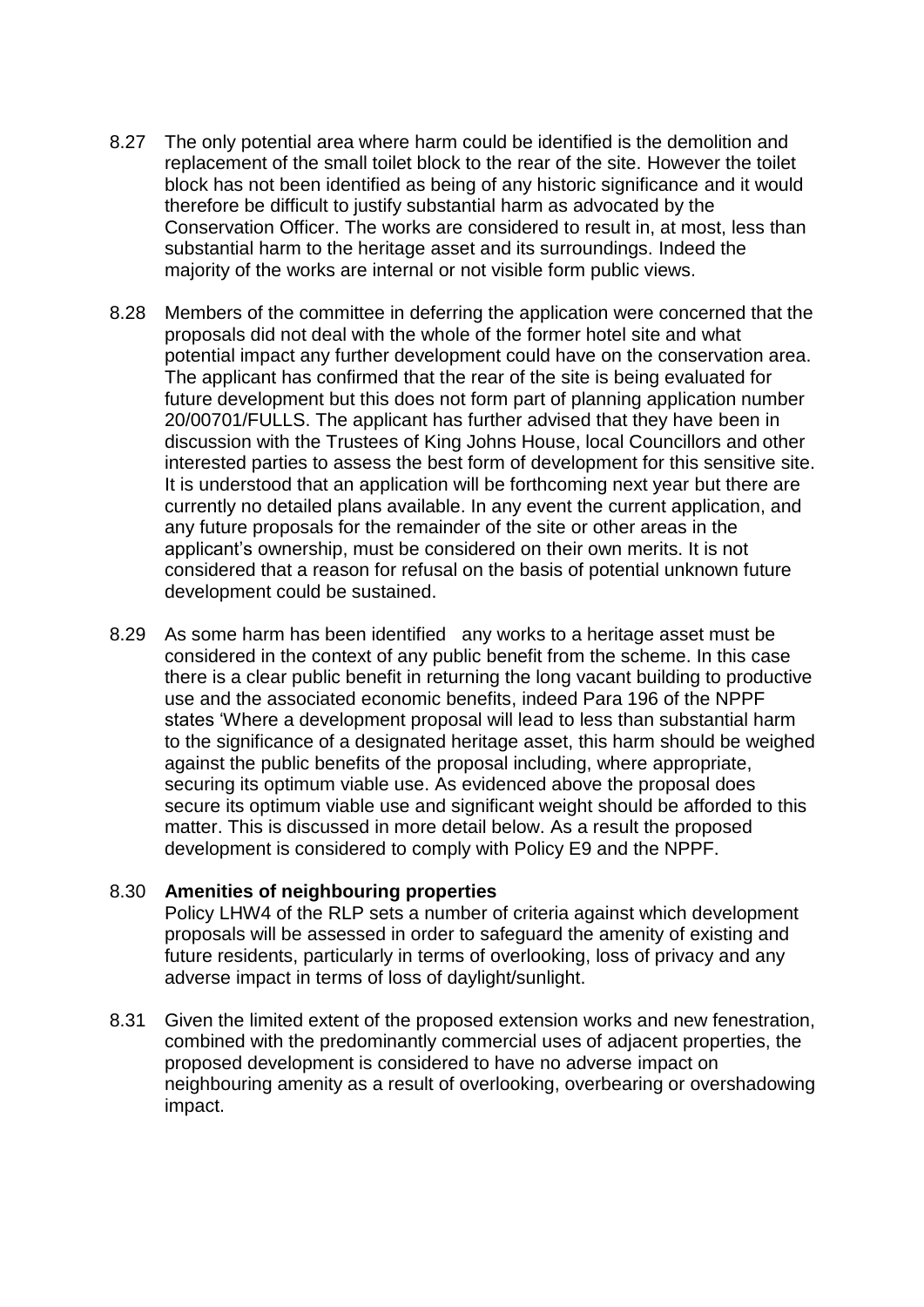#### 8.32 Noise

Given the proximity of the proposed residential dwellings to neighbouring commercial uses the Environmental Protection Officer required the submission of a noise impact assessment. The assessment (Venta, May 2020) has now been submitted and the Environmental Protection Officer has raised no objection subject to condition requiring development to be undertaken in accordance with the recommendations of the assessment and a further verification report to be submitted prior to occupation of the development. Subject to the required condition the proposed development is considered to adequately provide for the amenity of future occupiers in relation to noise and complies with Policy E8.

## 8.33 **Biodiversity & Protected Species**

### 8.34 Protected Species

The application is supported by an Ecological Appraisal (ecosupport, March 2020) which includes thorough survey work for bats and a mitigation strategy. This report confirms that the building on site is of low potential for roosting bats but recommended an emergence survey be undertaken. The subsequent emergence survey has now been submitted and reveals an emergence location of 2 Common Pipistrelles from under the wooden fascia on the gable end of the rear extension. The proposed development does not include alterations in this area and as a result the development is considered to have no adverse impact on protected species.

### 8.35 Solent and Southampton Water SPA – Solent Neutrality

There is existing evidence of high levels of nitrogen and phosphorus in the water environment across the Solent, with evidence of eutrophication at some designated sites. An Integrated Water Management Study for South Hampshire was commissioned by the Partnership for Urban South Hampshire (PUSH) Authorities to examine the delivery of development growth in relation to legislative and government policy requirements for designated sites and wider biodiversity. This work has identified that there is uncertainty regarding whether any new housing development does not contribute to net increases in nutrients entering these designated sites.

- 8.36 As such, the emerging advice from Natural England is that the applicants for development proposals resulting in a net increase in dwellings are required to submit the nitrogen budget for the development to demonstrate no likely significant effect on the European designated sites due to the increase in waste water from the new housing.
- 8.37 In this case the current use of the site as a hotel is comprised of 9 letting rooms and 1 unit of manager's accommodation. The hotel has not operated for some time and is in new ownership. As a result there is no details of the previous occupancy rates available. However the Test Valley Hotel Market Fact File (copy attached) provides the latest available information regarding occupancy levels at the Borough level. Occupancy levels for Test Valley 3\* Hotels is reported as 74.8% for 2017 and 77.3% for 2018.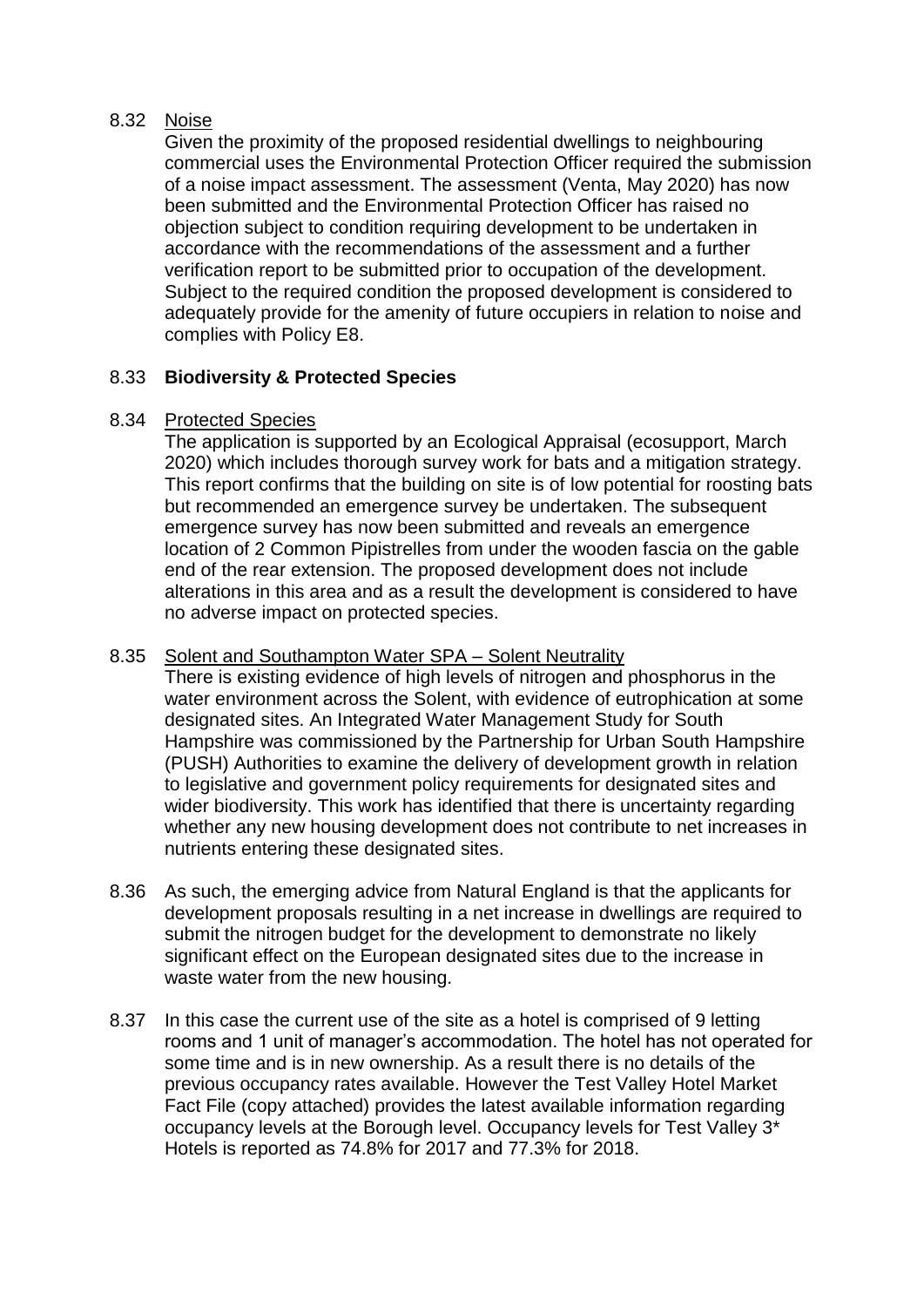- 8.38 The Test Valley Hotel Market Fact File does not distinguish between single and double occupancy of rooms and the applicant has sought further advice from a consultant (Kevin Marsh MRICS, June 2020). The submitted information concludes that Abbey Hotel would have been primarily leisure guests staying for weddings, sight-seeing in the Test Valley, attending events at venues like Mottisfont, Broadlands, etc. leisure guests are accepted to be more likely to result in double occupancy of a room compared to business guests. The letter provides some anecdotal information on a similarly sized local facility within a pub with 10 letting bedrooms in Romsey with 80% occupancy of which approximately 60% of the occupied rooms were occupied by couples.
- 8.39 As a worked example the report concludes that "In terms of the population calculation for a hotel, this means that if a room is occupied 80% of the year this it is occupied for say 292 days. Of those occupied days, 60% (i.e. 175 days) would be occupied by couples (producing a population of 350), with 40% (117) by single persons. The overall population would therefore be 467 persons per room per annum - or an average of 1.25 people per day."
- 8.40 The initial NE consultation advised that "Natural England advises that the Council, as competent authority, may choose to adopt bespoke occupancy calculations tailored to the scheme where they are satisfied there is sufficient evidence to support this approach. The Council should be confident that the occupancy use is precautionary and based on sound evidence and that the staff accommodation was a permanent residential address. The Council should also be confident that the using 110L as the water use rate for the existing use is evidence based and precautionary.
- 8.41 With regard to the occupancy levels the Council is satisfied that the stated occupancy levels are reasonable and based on the best available information. Given that the Councils own reported occupancy figure for previous years is slightly lower at 74/77% it is considered reasonably precautionary to adopt a reduced occupancy level of 1.0 persons per room, per day. With regard to the manager accommodation for planning purposes the manager flat is not encumbered by any restriction and could be occupied in the same manner as any other dwelling.
- 8.42 With regard to the water use of the existing hotel use of the 110L figure is considered to be suitably precautionary. Given the dated water fixtures in the existing building it is highly likely that efficiency is well below modern Building Regulation standards for water efficiency. Furthermore the proposed development can be permitted subject to a condition requiring compliance with improved water efficiency standards in accordance with Policy E7.
- 8.43 The development would result in a decrease in nitrates entering the catchment. Therefore, when considered in combination with other plans and projects, this development would not have a likely significant effect on the suite of Solent designated sites.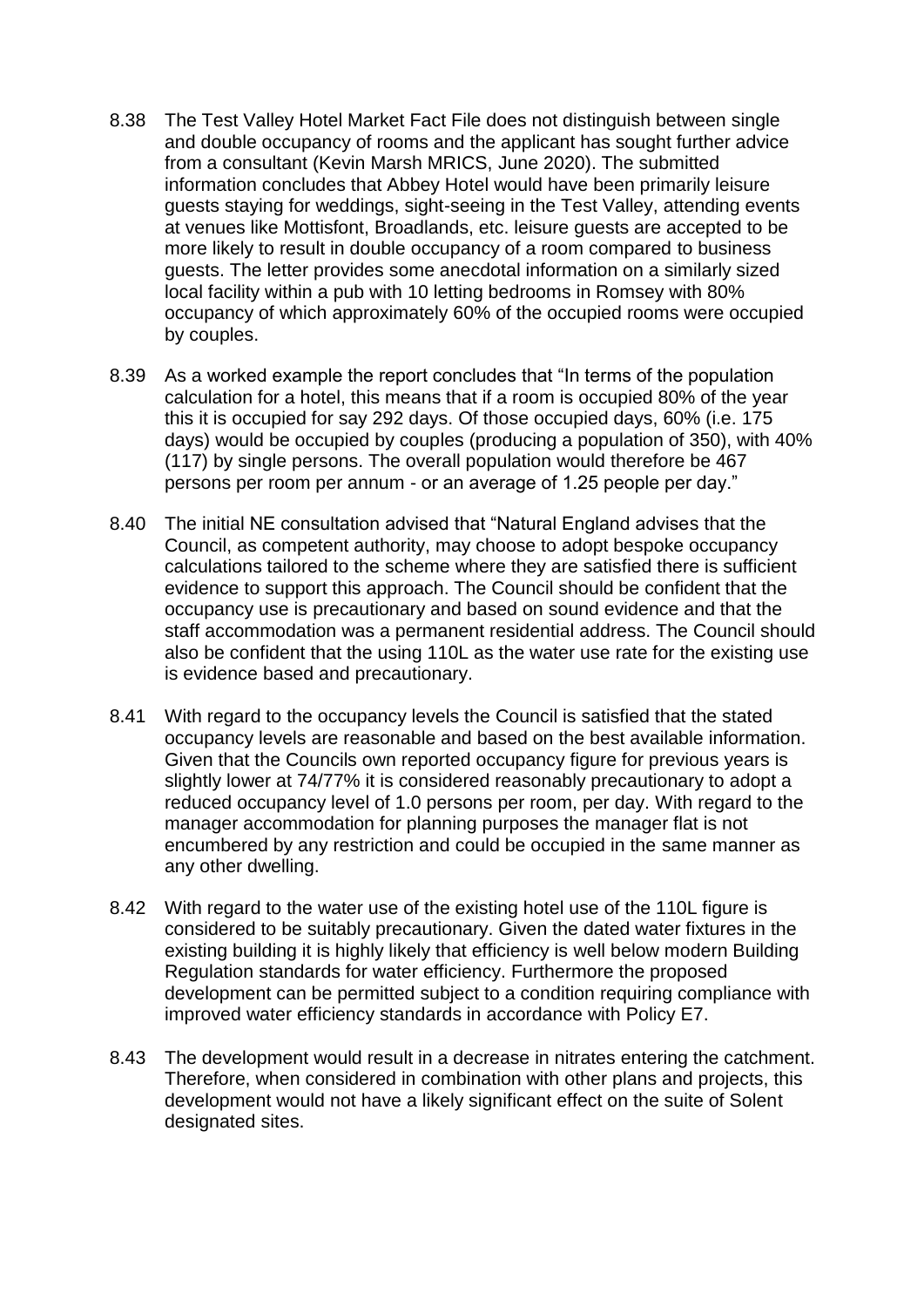#### 8.44 New Forest SPA – Recreational Pressure

The project being assessed will result in a net increase of dwellings within 13.6km of the New Forest SPA site. As established in the HRA of the Test Valley Borough Revised Local Plan DPD, a permanent significant effect on the New Forest SPA site due to increase in recreational disturbance as a result of the new development, is likely. As such, in order to lawfully be permitted, the proposed development will need to include a package of avoidance and mitigation measures.

- 8.45 As is detailed above the development will result in an overall decrease in persons resident at the site and consequently, the proposed development will not affect the status and distribution of key bird species and therefore act against the stated conservation objectives of the European sites.
- 8.46 A Habitat Regulation Assessment (HRA), Screening Matrix and Appropriate Assessment Statement based on the above has been submitted to Natural England who have raised no objection. As a result therefore not result in adverse effects on the Solent designated site through water quality impacts arising from nitrate generation.

#### 8.47 **Highways**

The proposed development includes no parking provision for the new dwellings. Policy T2 states that Development (including change of use and conversions) will be required to provide parking in accordance with the standards set out in Annex G. Parking provisions should be well designed and appropriately located so as to be convenient to users.

Residential parking provisions below the standards will be considered:

- a) where there is likely to be low demand for parking;
- b) where there are significant heritage or urban design issues;
- c) where any parking off site is appropriately controlled.

It will be necessary for applications to be accompanied by evidence justifying variations from the standards.

- 8.48 The Highways Officer raised initial concern that, whilst a car free development would not be objected to in principle in a town centre location, no assessment of public transport accessibility and the availability of off-development parking capacity was not submitted with the application. In addition the Highways Officer required further information in relation to how the proposal is to be serviced, by refuse collection and delivery vehicles.
- 8.49 As a result a Sustainability and Accessibility Assessment (Eric Woodgate, May 2020) has been submitted. The assessment has highlighted the proximity of the site to local services and public transport all of which are within the recommended guidance distance for access on foot. With regard to parking controls in the vicinity of the site the development lies within the Romsey Inner Permit Zone which is an on-street Controlled Parking Zone (CPZ).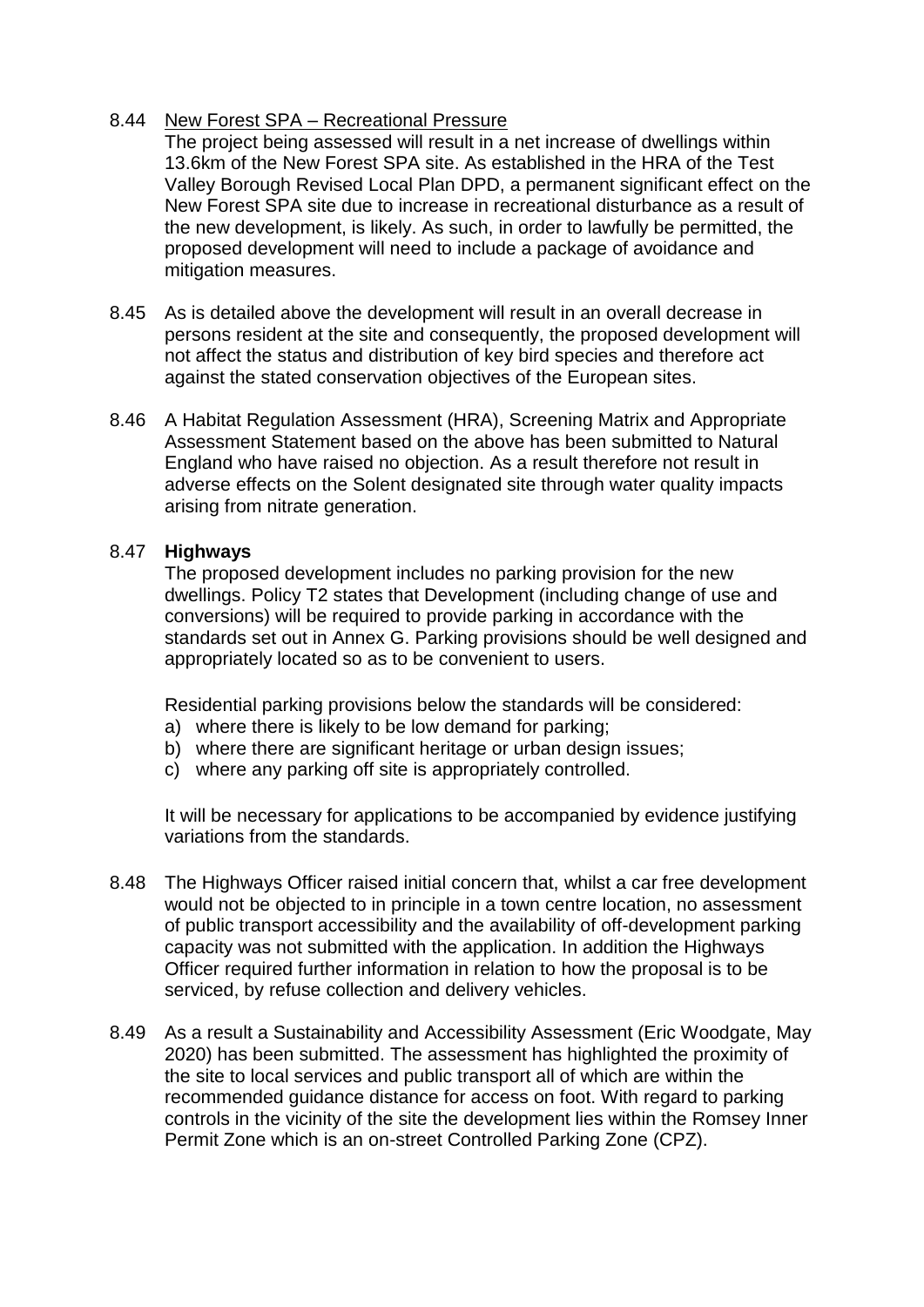- 8.50 From the 1st April 2020 Hampshire County Council control and enforce all Residential Parking Permits within Romsey and across Test Valley Borough Council and the report states that "There is every indication that no new development will be provided parking permits, nor provided with visitors parking permits." It is not clear what information this assertion is based on but in any event control of on-street parking permits will be at the discretion of HCC. The assessment also provides details regarding refuse collection and clarification regarding servicing arrangements.
- 8.51 Notwithstanding the comments of the Highways Officer and the lack of access to parking permits to prospective purchaser's members of SAPC were concerned that the proposals would lead to increased on-street parking pressures outside of the restricted zones. The applicant has clarified that whilst the area to the rear of the site previously was used as car park for the hotel use this was removed by the previous owners to make way for provision of a patio amenity area. As a result the remaining rear area was restricted to vehicles servicing building (deliveries, refuse collection etc.) and for access to the adjacent dwelling of 13 Church Street. As a result the hotel when last in sue did not benefit from on-site parking for residents.
- 8.52 Annex G of the TVBRLP details the parking standards in relation to Policy T2. A comparison of the total parking provision as required by Annex G is provided in the table below. This is comprised of the requirement for 2 parking/cycle spaces per new dwelling. The requirement for the former hotel use is comprised of 1 space for the manager's accommodation and 1 space per room of tourist accommodation. The cycle standard for hotel accommodation is based on 1 space per 5 bedrooms of accommodation and 1 space per 6 members of staff. No information on previous staffing levels is available but it is assumed that at least 1 cycle space would have been required.

| 8.53                      | <b>Hotel Use</b> | <b>Proposed</b><br><b>Development</b> |
|---------------------------|------------------|---------------------------------------|
| <b>No. Parking Spaces</b> | 10               |                                       |
| <b>No. Cycle Spaces</b>   |                  |                                       |

- 8.54 As is described above, at its last use, the hotel did not provide for any parking resulting in a pressure of up to 10 users seeking parking in the area. The proposed use would result in a lower pressure on on-street parking and provides the full requirement for cycle storage on site. As a result the proposed use would result in a reduced need for on-street parking compared to the hotel use. Notwithstanding the above comparison any prospective purchaser would be clear that the proposed dwellings do not benefit form on-site parking and that there would be no access to parking permits in the locality. As is considered in the transport assessment the site is situated in a sustainable location and car free occupation is not considered to be unrealistic.
- 8.55 Following review of the Sustainability and Accessibility Assessment it is considered that the site would generate a low demand for parking and that offsite parking is suitably controlled. The Highways Officer has raised no objection to a car free development in this location which is considered to comply with Policy T2.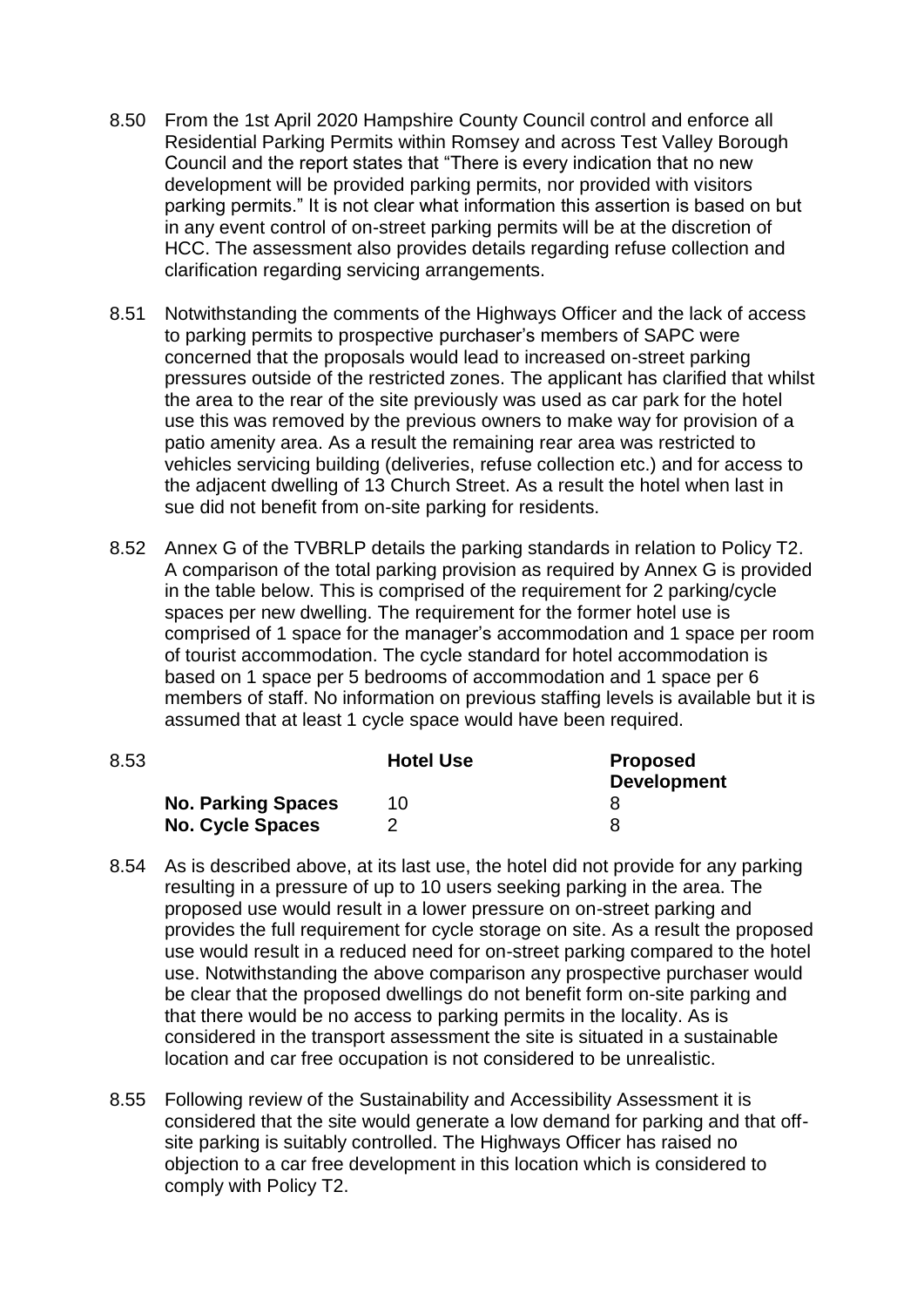### 8.56 **Economic Benefits**

Whilst the proposals would result in the loss of the hotel business the site has been unoccupied for some time and as assessed above there is identified prospect of a new tourist enterprise occupying the building. There are economic benefits associated with the development works and the future occupiers of the dwellings. Furthermore, the development is located in close proximity to the Town centre and the NPPF at Para 85 recognise that residential development often plays an important role in ensuring the vitality of town centres. These are matters that should be afforded weight in the planning balance.

### 8.57 **Social Benefits**

Whilst the loss of tourist accommodation is regrettable, and notwithstanding the Conservation Officers comments, it is considered that investment in the building, which is situated in a prominent town centre location, to bring it back into use represents a clear public benefit.

### 8.58 **Planning Balance**

A number of public benefits have been advanced by the appellant to support the proposals. Overall, the proposal would provide homes within a settlement. The housing would be a public benefit.

- 8.59 In economic terms the proposal would provide construction jobs during its build out. These jobs would be transitory and only moderate weight can be afforded to this point. Furthermore, the new properties would result in people living in the town centre and the associated spending by these people in the local economy is also a benefit of the scheme. The property is also vacant and is in need of repairs and renovation. The proposal provides a real prospect that this will happen. With the property being vacant for some time its renovation and occupation is considered to be a planning benefit and one that would result in some improvement to the character of this part of the Conservation Area. This matter should be afforded weight in the balance.
- 8.60 As identified earlier, majority of the works are considered to have a neutral impact, but the demolition of the toilet block would result in harm and this harm would be less than significant. Public benefits have been identified. For the reasons given above the public benefits are considered to sufficiently outweigh the identified harm to the setting of the Conservation area and adjoining listed buildings. The proposal would, therefore, accord with both Local and national planning policies.

#### 9.0 **CONCLUSION**

9.1 The development is acceptable in principle and complies with Policies COM2 and LE18. In addition the application proposes significant economic benefits. The proposals would result in some less than significant harm to the Conservation Area which are outweighed by the benefits of the scheme which complies with policy. It is further considered that the proposed development would not result in conflict with local and national planning polices relating to public highway network, protected species or amenities of neighbouring properties. The development therefore accords with the Development Plan as a whole and should be approved without delay.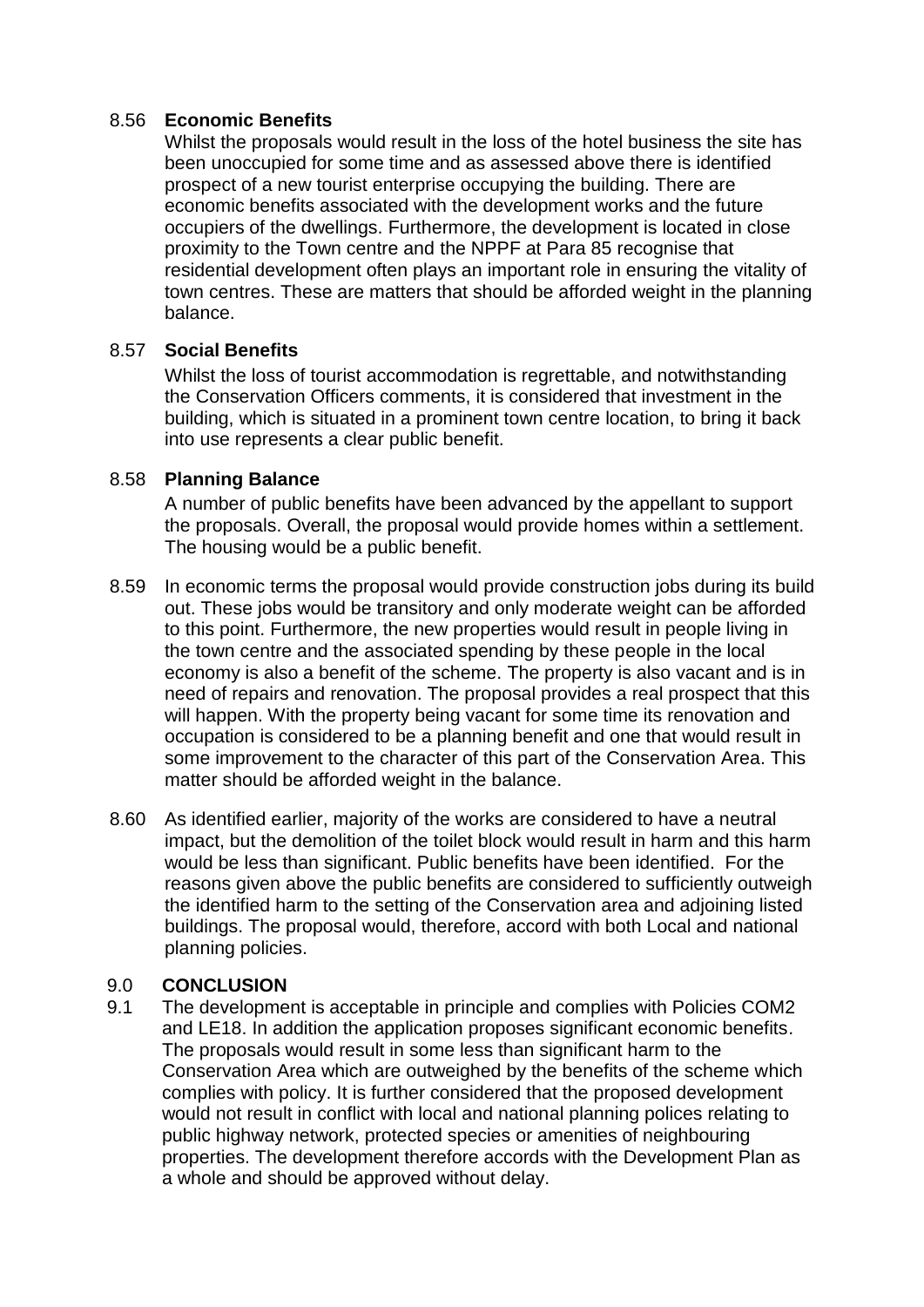### 10.0 **RECOMMENDATION**

**PERMISSION subject to:**

- **1. The development hereby permitted shall be begun within three years from the date of this permission. Reason: To comply with the provision of Section 91 of the Town and Country Planning Act 1990 as amended by Section 51 of the Planning and Compulsory Purchase Act 2004.**
- **2. No development shall take place until samples and details of the materials to be used in the construction of all external surfaces hereby permitted have been submitted to and approved in writing by the Local Planning Authority. Development shall be carried out in accordance with the approved details. Reason: To ensure the development has a satisfactory external appearance in the interest of visual amenities in accordance with**
- **Test Valley Borough Revised Local Plan (2016) Policy E1. 3. Development shall be undertaken and mitigation installed in accordance with the Noise in accordance with the Noise Impact Assessment Ref VA3274.200527.NIA (Venta, May 2020). However the dwellings shall not be occupied until a further sound testing undertaken, and submitted to and approved in writing by the Local Planning Authority, to confirm efficacy and achievement of the standards under Building Regulations and BS8233. Reason: To safeguard the amenities of the future occupiers in accordance with Test Valley Borough Revised Local Plan (2016) Policy E8.**
- **4. Development shall be undertaken and mitigation installed in accordance with the measures detailed in the Ecological Assessment (ecosupport, 22nd May 2020). Reason: To ensure the protection of protected/notable species in accordance with Policy E5 of the Test Valley Revised Local Plan 2016.**
- **5. No development shall take place above DPC level of the development hereby permitted unless and until details of any proposed external plant and equipment have been submitted to and approved in writing by the local planning authority. Any measures required by the local planning authority to reduce noise from the plant or equipment shall be completed prior to the same being brought into use.**

**Reason: In the interest of the amenities in the local area in accordance with Test Valley Borough Revised Local Plan (2016) Policy E8.**

**6. The development hereby approved shall be designed and built to meet Regulation 36 2 (b) requirement of 110 litres/person/day water efficiency set out in part G2 of Building Regulations 2015. Reason: In the interests of improving water usage efficiency in accordance with policy E7 of the Test Valley Borough Revised Local Plan 2016.**